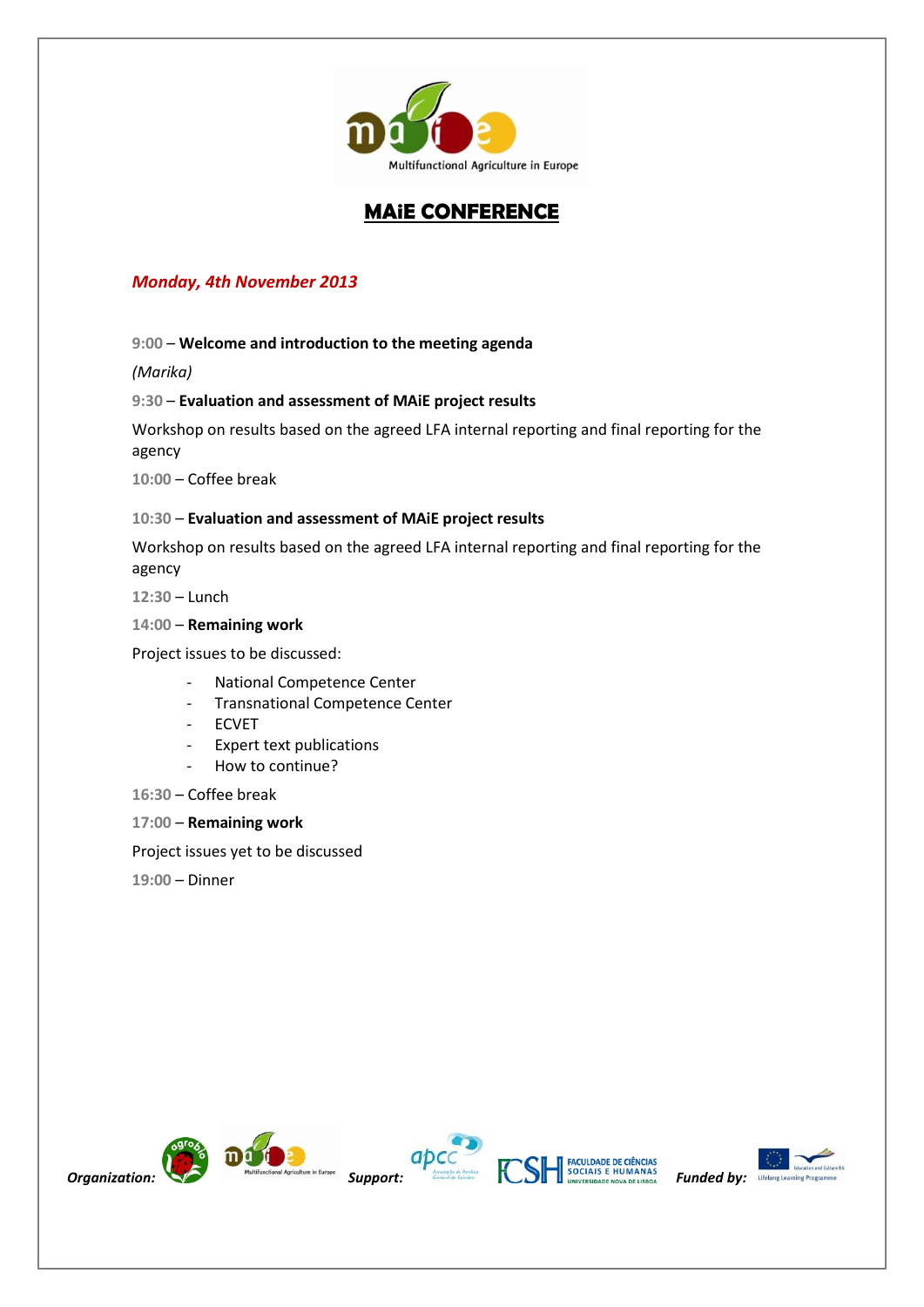

# **MAiE CONFERENCE**

## *Tuesday, 5th November 2013*

**9:00** – **Planning work until the end of the project**

**10:00** – Coffee break

**12:30** – Lunch

**14:00** – **Study visit in the region of Lisbon** *(Requires registration and confirmation from AGROBIO – Limited number of participants)* 

**18:00** – **End of the study visit** *(Return to Lisbon)*

# *Wednesday, 6th November 2013*

#### **9:00** – **Opening the MAIE Conference**

*(Susana Trovão, Sub-Director of University Nova de Lisboa and António Lopes,* 

*Agrobio's Director)*

#### **9:30** – **Expert Speaker about Social Agriculture**

(*Pedro Moreira – ESAC)*

**10:00** – Coffee break

**10:30** – **Presentation of the results of the project "Multifunctional Agriculture in Europe - Social and Ecological Impacts on Organic Farms"**

#### - **Project development**

*(Marika Krüger – Thüringer Ökoherz)*

#### - **Curriculum development**

*(Paula Rodrigues – Agrobio)*

- **Networking development**

*(Vojtech Vesely – Area Viva)*

#### - **The added value of learning partnerships on European level**

*(Elina Vehmasto – MTT Agrifood Research Finland)*

#### **12:00** –**European Leonardo-Projects to educate Social Farmers: DIANA, MAIE and INCLUFAR**

*(Thomas van Elsen – Petrarca)*

### **12:30** – End of the MAiE Conference *–* Lunch







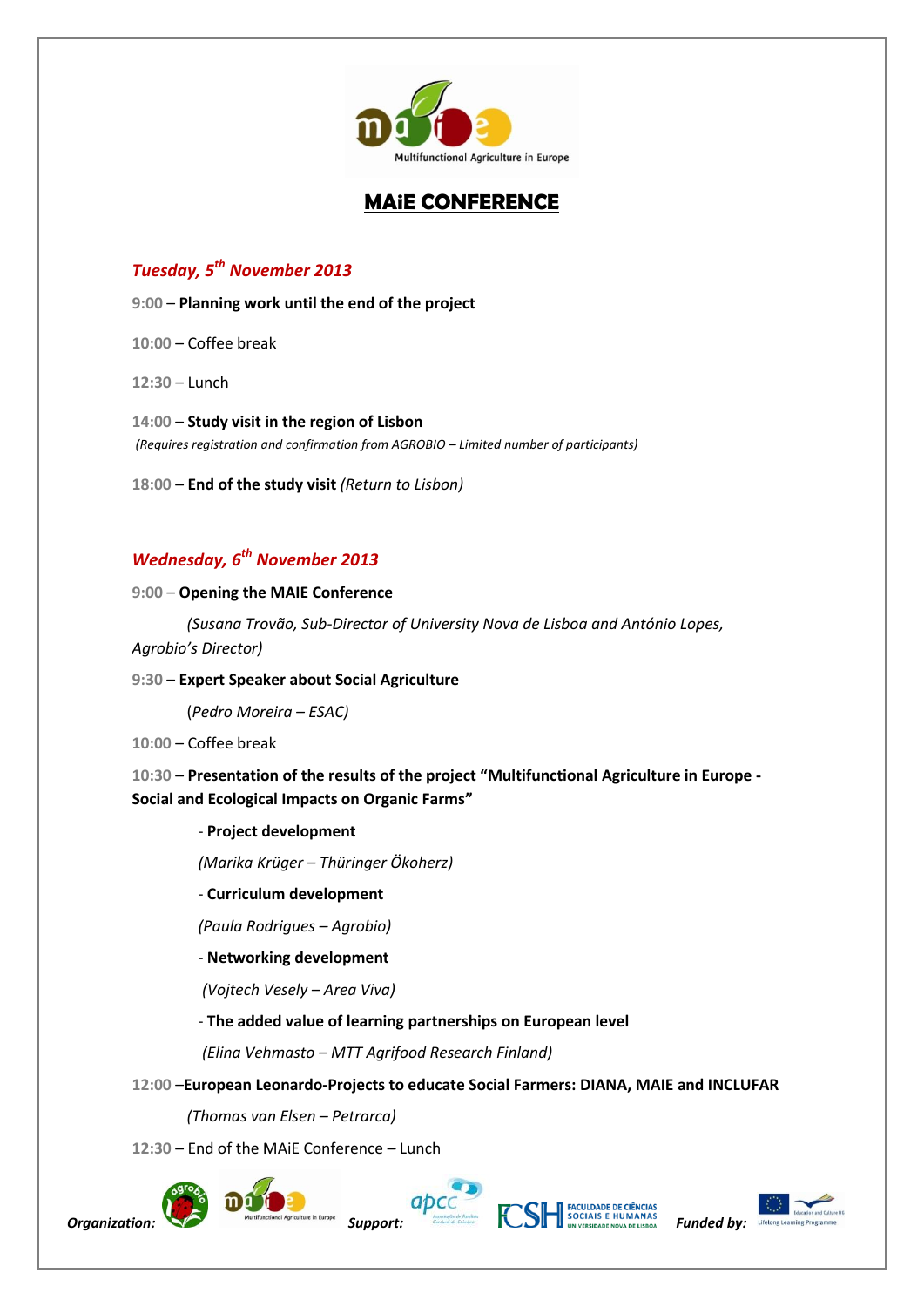

# **FARMING FOR HEALTH CONFERENCE**

## *Wednesday, 6th November 2013*

#### **14:00** – **Opening and Introduction**

*(Pedro Teixeira – Director of DGADR, Ministry of Agriculture\*)*

**14:30** – **Social Farming and Green Care in Portugal** Short presentations of cases and examples of best practices.

- **Organic Farming and Social Accountability** *(António Lopes* – *AGROBIO)*
- **Social Farming and Inclusion at Conraria Farm** *(Fernanda Maurício, APCC)*
- **Social Farming at CERCICA** *(Olga Brito, CERCICA)*
- *-* **The experience of ESAC in Social Farming in Portugal** *(Pedro Moreira – ESAC)*
- **Organic and Social Gardening in Póvoa de Lanhoso: a successful example of social inclusion**

*(Natália Costa – Câmara Municipal de Póvoa do Lanhoso)*

- **16:00**  Coffee break
- **16:30 Social Farming in Europe**

Presentations from different countries.

### - **Social Farming in Austria, Southern Tyrol and Trentino and its impact on local social**

**capital**

*(Georg Wiesinger)*

- **Care farming in the Netherlands** *(Marjolein Elings\*)*
- **Social Farming in Germany** *(Thomas van Elsen)*
- **Social Farming in Norway** *(NN\*)*
- **FAO's planned work on care farming** *(Hajnalka Petrics* – *FAO, Italy)*

**18:00** – Discussion

**18:30** – End of the discussion

\**To be confirmed*